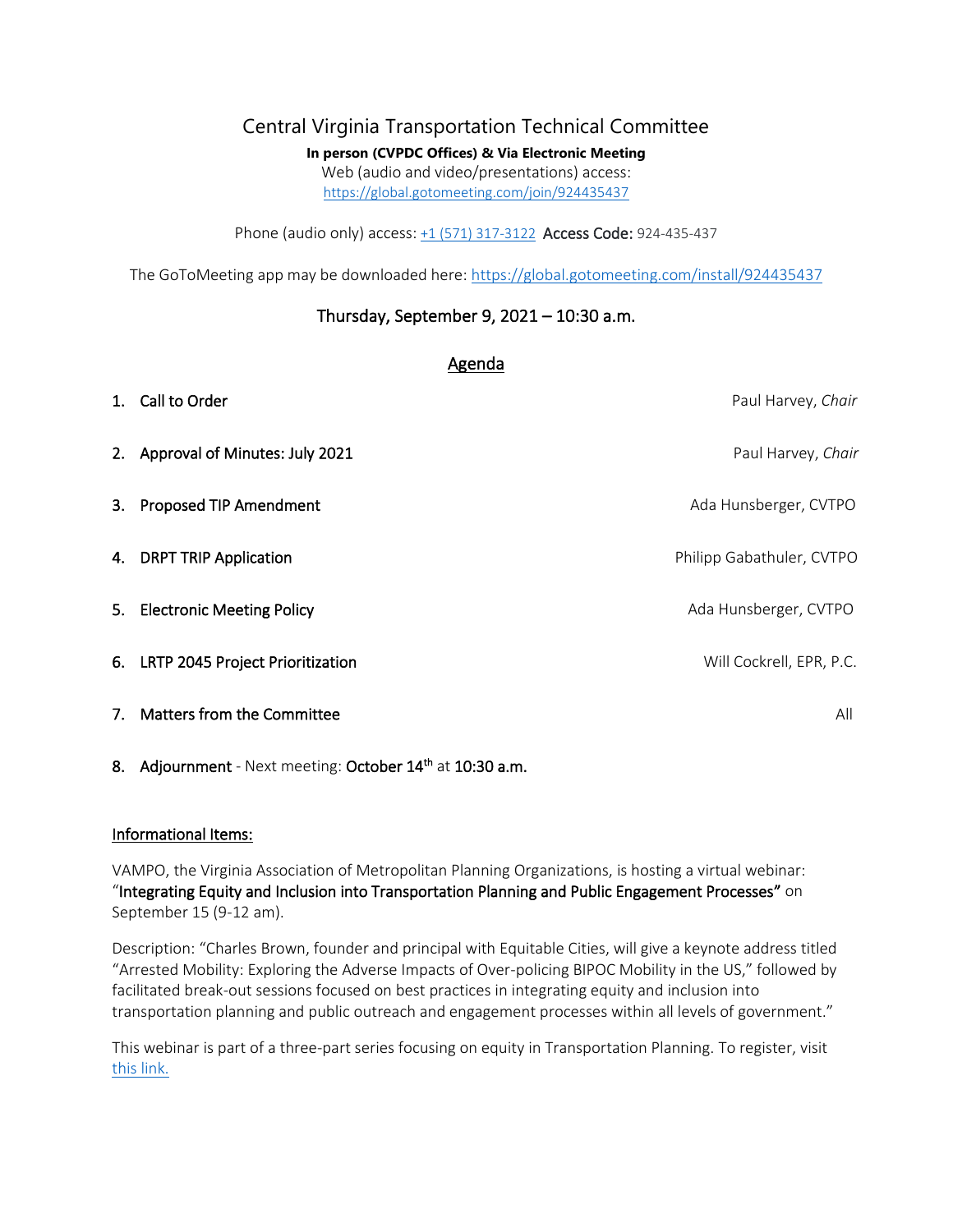# **Central Virginia Transportation Technical Committee**

828 Main Street, 12th Floor, July 8, 2021 at 10:30 a.m.

# In-Person and Electronic Meeting  **MINUTES**

## *PRESENT*

## *ABSENT*

*U- Members representing the urbanized area of the region R- Members representing the rural area of the region*

# *OTHERS PRESENT*

## **1. Call to Order**

Paul Harvey, Chair, called the meeting to order at 10:30 a.m.

# **2. Roll Call**

Attendance of the members present was recorded. Rick Youngblood of Virginia Department of Transportation and Daniel Sonenklar of Virginia Department of Rail and Public Transit participated virtually.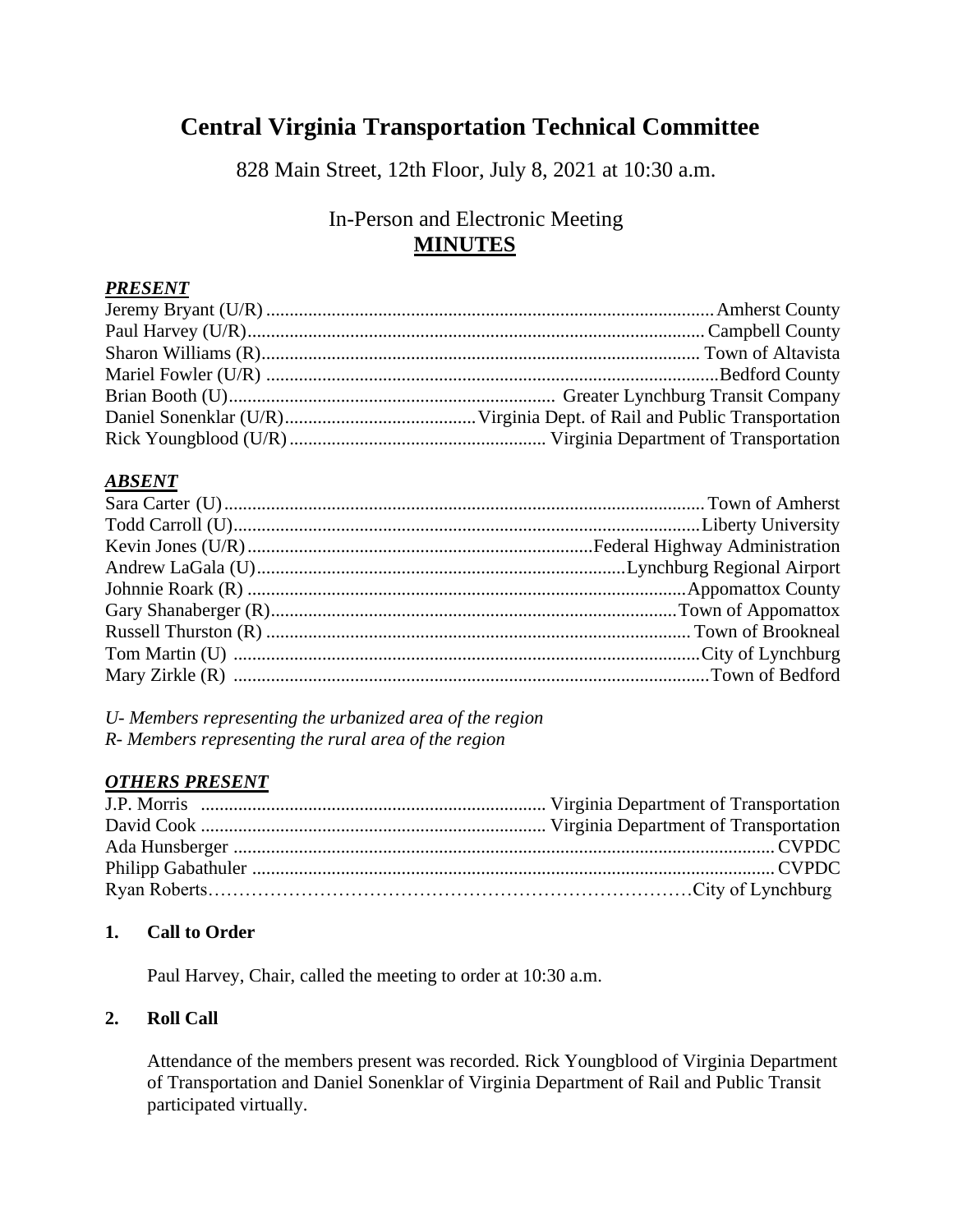#### **3. Approval of the April 2021 Meeting Minutes**

The April 2021 Meeting Minutes were unanimously approved.

#### **4. Electronic Meeting Policy**

Upon discussion amongst committee members, this matter has been tabled until the next meeting to seek any additional opportunity for the committee to have more flexibility in allowing virtual participation.

#### **5. Transportation Alternatives Program**

There are three projects being submitted (one from Amherst County, Town of Amherst and one from the City of Lynchburg).

A motion was made by Jeremy Bryant, seconded by Sharon Williams, to recommend that CVTPO approves the adoption of a resolution of support for the Town of Amherst Transportation Alternatives application.

A motion was made by Jeremy Bryant, seconded by Sharon Williams, to recommend that CVTPO approves the adoption of a resolution of support for the Amherst County Transportation Alternatives application.

A motion was made by Sharon Williams , seconded by Jeremy Bryant, to recommend that CVTPO approve the adoption of a resolution of support for the City of Lynchburg Transportation Alternatives application.

Rick Youngblood informed the Committee that the Transportation Alternative Program applications are more competitive this cycle due to a large number of high-cost projects, and a budget of \$2 million. In the future, it is likely that more low-cost improvements will be preferred (under \$1 million).

## **6. Matters from the Committee**

J.P. Morris spoke on the Salem District's new policy on allowing technical assistance on only one SMART SCALE project per locality, and that local governments must inform the district with their intention to submit a project by July 16.

Rick Youngblood asserted that the Lynchburg district will not have a similar policy due to its longstanding SMART SCALE application prioritization process.

There being no further business, the meeting adjourned at 11:04 a.m*.* The next meeting will be on August 12, 2021 at 10:30 a.m.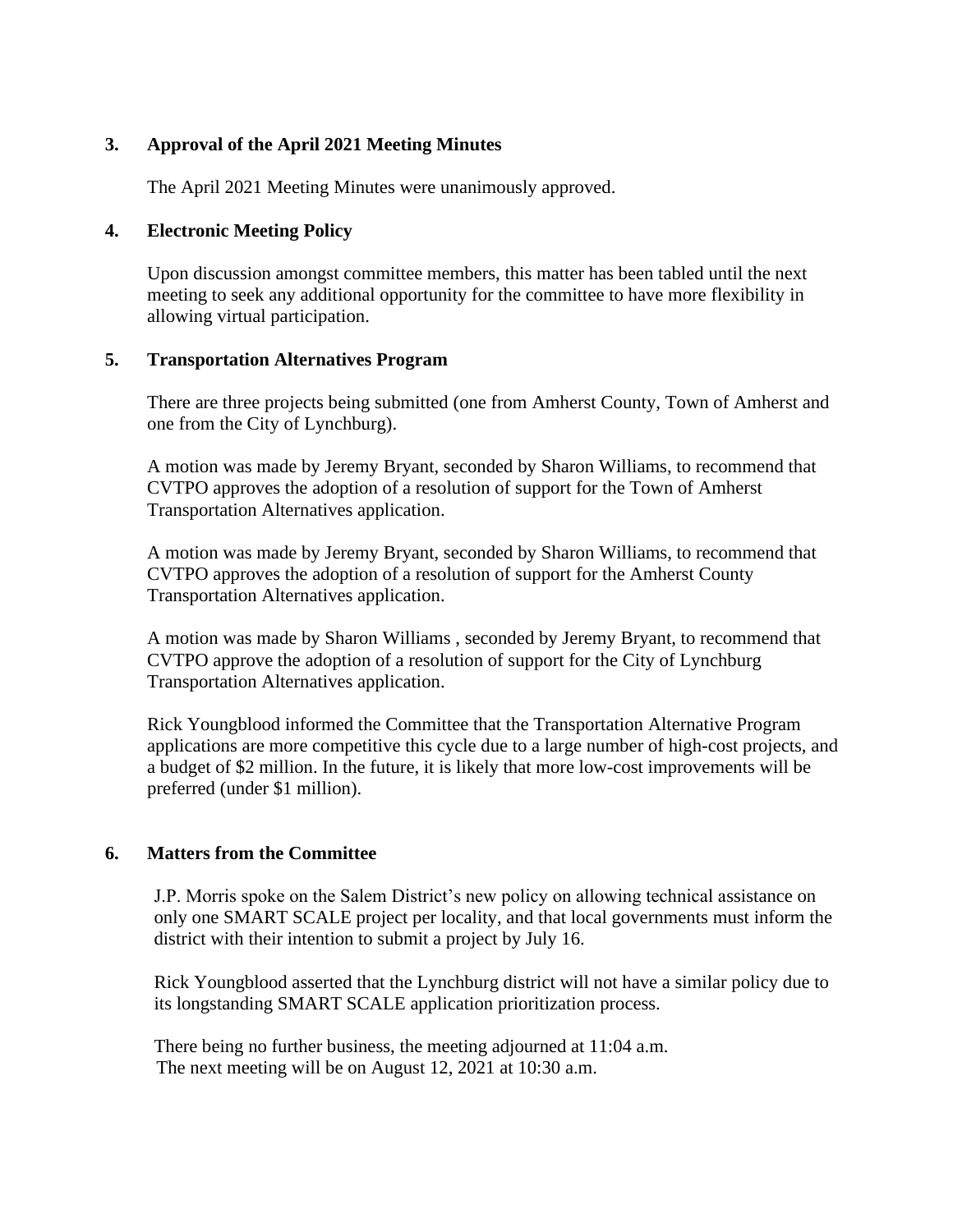# Narrative of Proposed Changes to the

# 2021-2024 Transportation Improvement Program

The Virginia Department of Transportation (VDOT) has requested the following amendments to the Central Virginia Transportation Improvement Program (CVTIP). The following allocation of funding will allow Preventative Maintenance and System Preservation funds to be moved from Federal Fiscal Year (FFY) 22 to Federal Fiscal Year (FFY) 21.

# **Lynchburg District**

**Project Groupings** 

| <b>MPO</b>                      | Lynchburg           |              |                                                                     |                                                                             |             |                   |  |              |  |  |  |
|---------------------------------|---------------------|--------------|---------------------------------------------------------------------|-----------------------------------------------------------------------------|-------------|-------------------|--|--------------|--|--|--|
| <b>GROUPING</b>                 |                     |              |                                                                     | Maintenance: Preventive Maintenance and System Preservation                 |             |                   |  |              |  |  |  |
|                                 | <b>PROGRAM NOTE</b> |              |                                                                     | Funding identified to be obligated districtwide as projects are identified. |             |                   |  |              |  |  |  |
|                                 | <b>ROUTE/STREET</b> |              |                                                                     |                                                                             |             | <b>TOTAL COST</b> |  | \$60,798,374 |  |  |  |
| <b>FUND SOURCE</b>              |                     | <b>MATCH</b> | IFY21                                                               | FY <sub>22</sub>                                                            | IFY23       | IFY24             |  |              |  |  |  |
| <b>CN</b><br>Federal - STP/STBG |                     |              | \$OI                                                                | \$19,021,219                                                                | \$9,272,559 | \$16,033,673      |  | \$16,470,923 |  |  |  |
| <b>MPO</b> Note                 |                     |              | FFY21-09 STIP MOD - move \$6,851,559 (STP/STBG) from FFY22 to FFY21 |                                                                             |             |                   |  |              |  |  |  |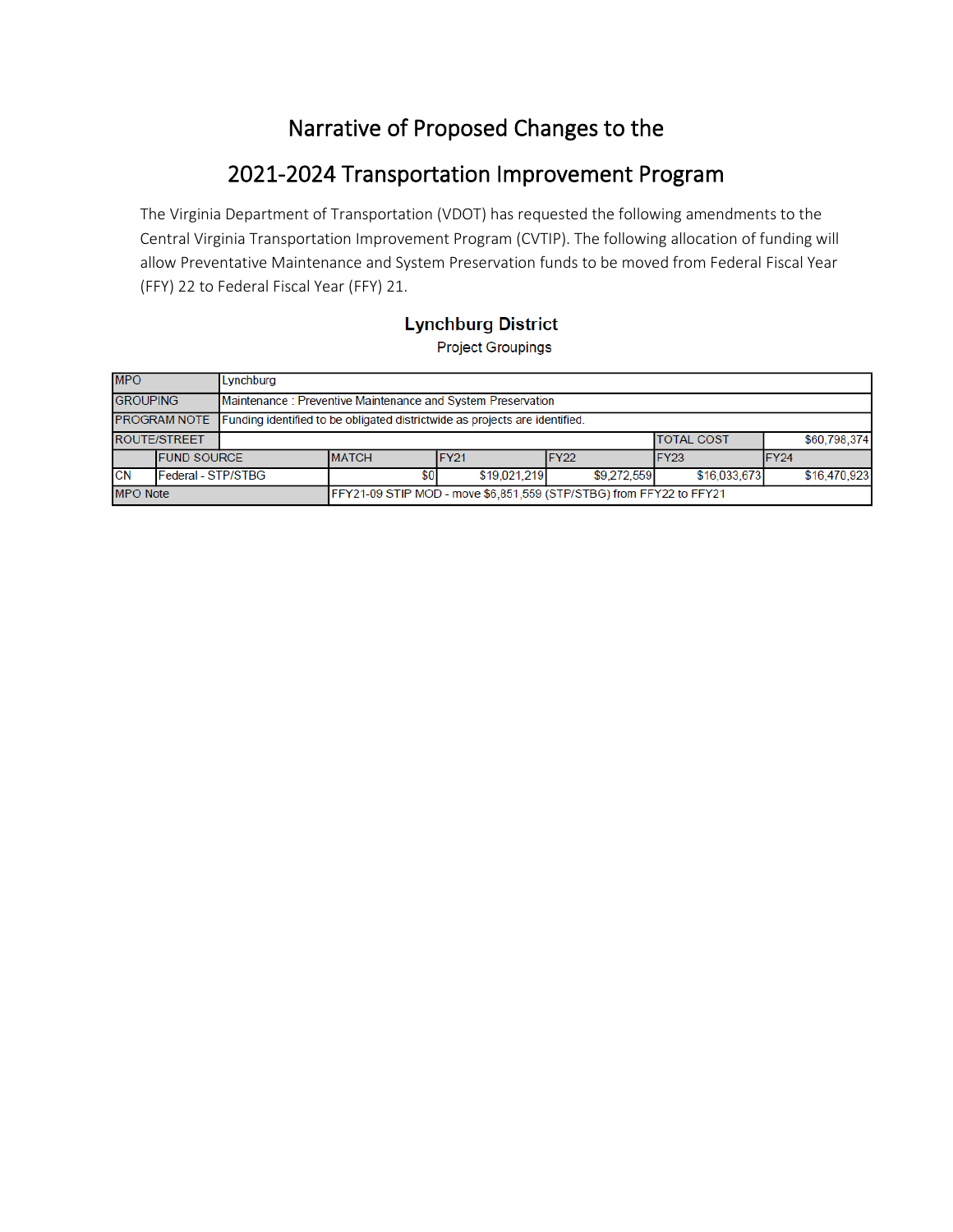

# **CVTPO Policy for Participation in Meetings via Video Conference or Telephone<sup>1</sup>**

- 1. A quorum of the Policy Board members must be physically present.
- 2. At the beginning of each meeting the Board must vote to allow electronic participation to verify that the policy is being followed by the member claiming exemption from personal attendance.
- 3. The member must notify the chair or staff on or before the day of the meeting that he or she plans to use the exemption.
- 4. The member must identify the reason for the use of the electronic meeting provision
	- a) <sup>a</sup> temporary disability or other medical condition that prevents the member's attendance or
	- b) a personal matter which prevents the member's attendance. The nature of the personal matter must be specifically identified and included in the minutes. There is no definition of what constitutes <sup>a</sup> "personal matter."
	- c)a family member's medical condition that requires the member to provide care for such family member, thereby preventing the member's physical attendance.
	- d) If a member's personal residence is more than 60 miles from the meeting location, he/she may attend electronically
- 5. The minutes shall also include <sup>a</sup> statement as to the remote location where the member is connected electronically.
- 6. There is no limit to the number of times a member may use:
	- a. the temporary disability or other medical condition reason,
	- c. <sup>a</sup> family member's medical condition,
	- d. residence more than 60 miles from the meeting location.
- 7. The use of personal matters (b) is limited to 25% of the annual meetings of the Policy Board.

 $1$  This policy shall also apply to the Transportation Technical Committee (TTC) as they are an advisory committee of the Transportation Planning Organization.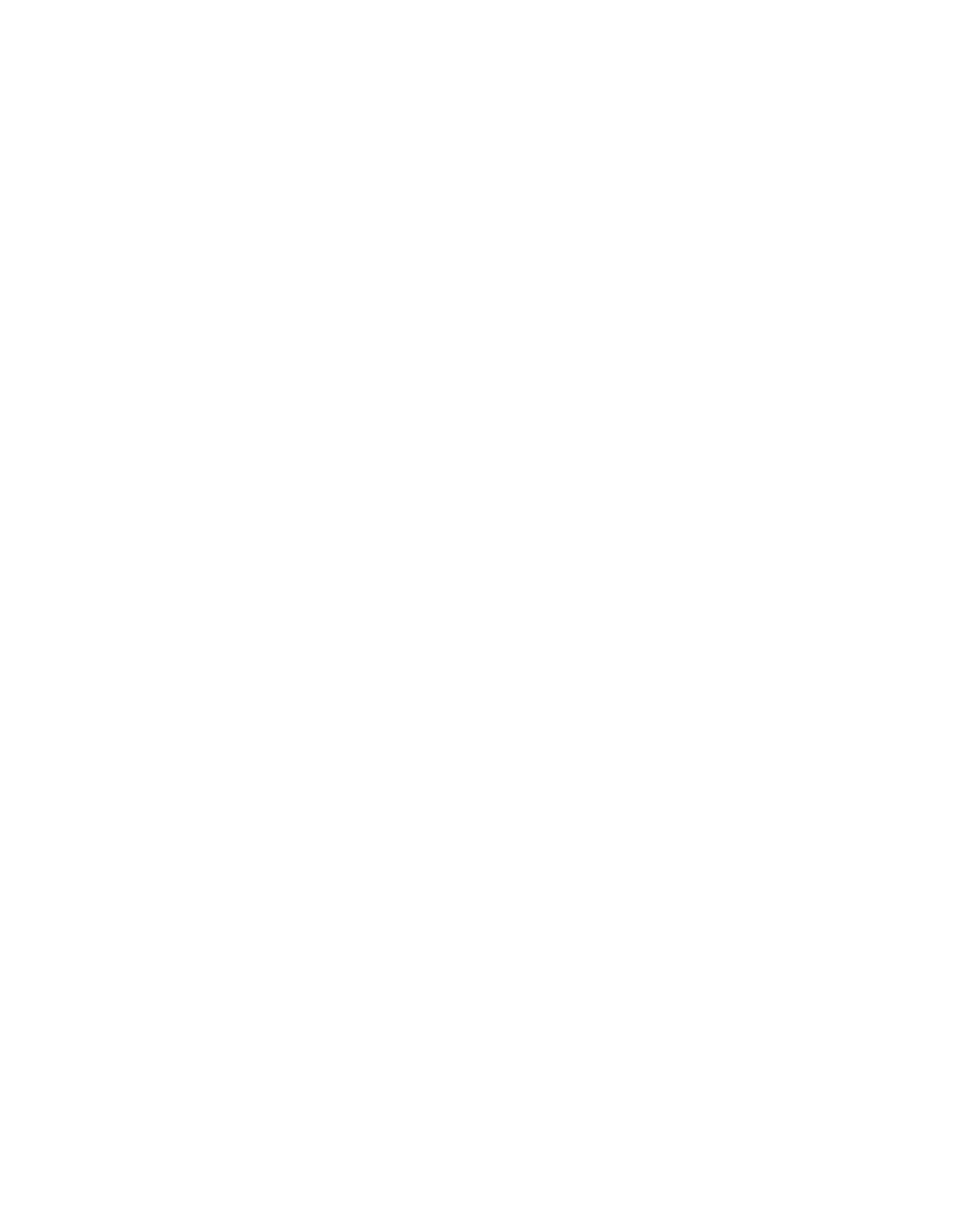# EPRPC

**MEMO** 

| To:   | Ada Hunsberger, CVTPO                                 |
|-------|-------------------------------------------------------|
|       | <b>CVTPO Transportation Technical Committee (TTC)</b> |
|       | <b>From:</b> Will Cockrell, EPR, P.C.                 |
|       | Senior Planner                                        |
| Date: | August 31, 2021                                       |

**Re:** Central Virginia TPO's 2045 Constrained Budget and Practices Statewide

**Purpose:** This memorandum provides and update to the TTC on the region's 2045 Constrained Long-Range Plan (CLRP). EPR examined every Metropolitan Planning Organization (MPO) in Virginia to identify standard practices for projecting future funding for the constrained plan projects. The CVTPO will consider these approaches to adopt a constrained 2045 budget and Constrained Long-Range Plan (CRLP).

**Background:** In 2019 and 2020, EPR assisted the CVTPO with its 2045 Long Range Transportation Plan (LRTP) five-year update. This plan sets a collective vision for the Metropolitan Planning Area's future transportation system. It identifies projects intended to achieve regional goals and objectives. The CVTPO merged three documents into a unified planning document called Connect Central Virginia  $2045.<sup>1</sup>$ 

During that 2045 planning process, the COVID-19 pandemic delayed VDOT Central Office's estimate of anticipated funds for the CLRP project list. The federal code states that MPOs will develop a list of transportation projects with cost estimates that stay within anticipated available funding during the planning horizon. Renewal deadlines forced the CVTPO to adopt the plan by October 2020. However, VDOT had not released its constrained budgets until December 2020. Consequently, the CVTPO adopted the plan without a constrained budget. This summer, EPR researched constrained budget approaches across Virginia's fifteen MPOs/TPOs. The following summarizes those findings and will guide the CVTPO in their revision of the 2045 plan.

 $1$  The three documents are the TPO's Long Range Transportation Plan, the Rural Long Range Transportation Plan (RLRTP), and the Comprehensive Economic Development Strategies (CEDS) plan.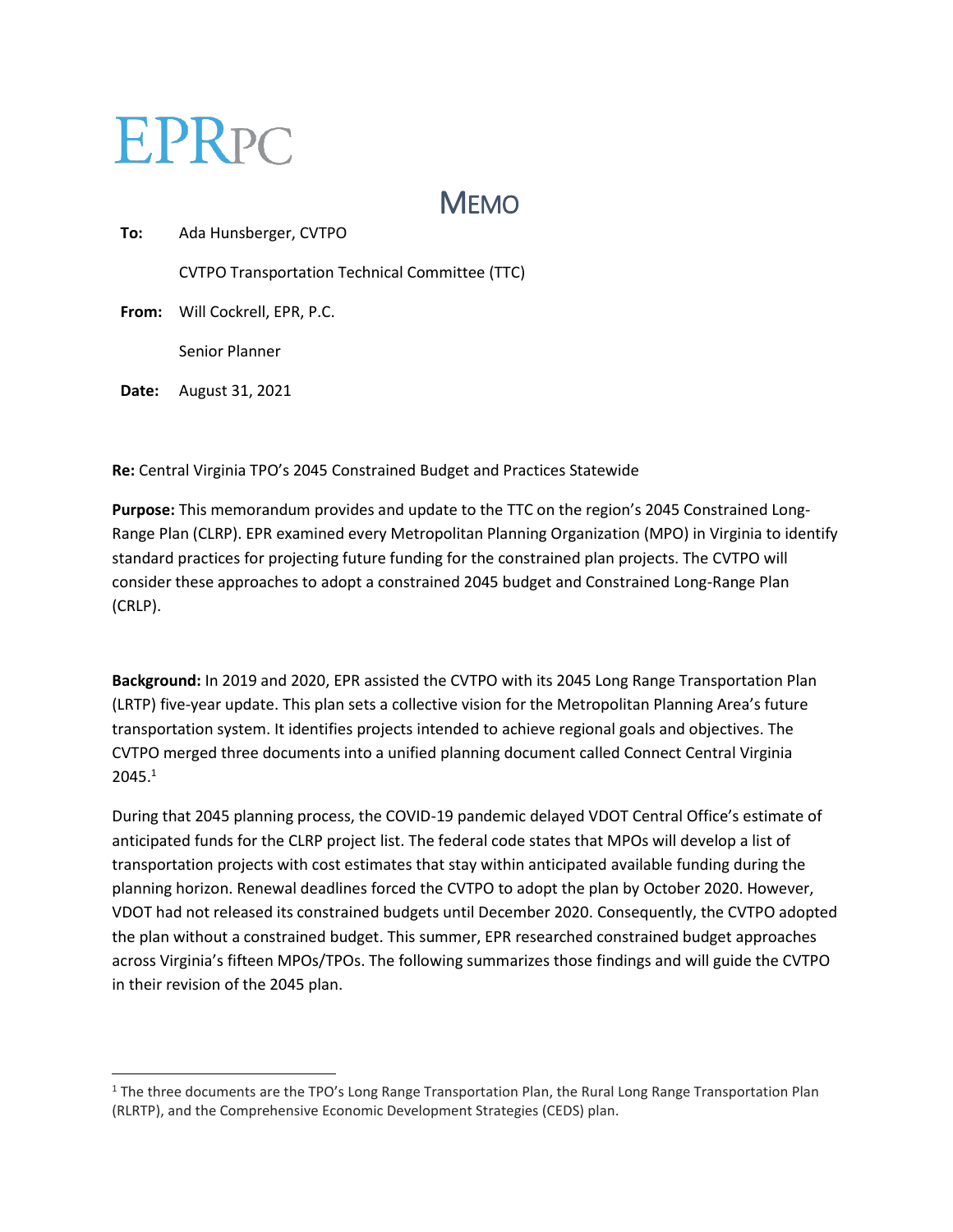**Issues:** While most of Virginia's MPOs develop their constrained budgets similarly, there are some notable differences. The following shows examples that represent types of constrained lists and other approaches.

#### Determining the Constrained Budget

VDOT and the Department of Rail and Public Transportation (DRPT) send constrained budgets to the MPOs, thereby providing estimates on how much funding the region might expect over the planning horizon. Most of the fifteen MPOs used those dollar amounts without any revisions. There are examples of MPOs that provided a methodology for calculating the constrained budget. One example is the Bristol MPO's 2040 LRTP. Bristol MPO identified funding sources for four different project types:

- 1. New road and non-maintenance road projects,
- 2. Road maintenance and operations projects,
- 3. Transit projects, and
- 4. Bike and pedestrian projects.

For each funding source, Bristol MPO examined the funding from previous years. The plan does not indicate how far back they explored previous project finances. Staff developed an average to create a per year future amount, adjusted for inflation with a 3% annual growth rate.

Charlottesville-Albemarle MPO (CAMPO) adopted a similar approach. They divided its constrained budget into five project types: roadway projects, intersection projects, bike and pedestrian projects, transit projects, and bridge projects. Staff used different estimated methods for projecting the future funding streams based on the project types. Their methodology includes the following exert from the 2045 LRTP.





- 1. **Roadway projects**: staff took an average of the amount of funding that CAMPO won through Smart Scale in rounds 1 and 2 for the first year of funding. For subsequent years, they decreased the funding "using VDOT estimates regarding a decrease in funding over time".
- 2. **Intersection projects**: the amount of money currently programmed for intersection projects in the TIP was used to estimate the annual yearly funding.
- 3. **Bike/ped projects**: the amount of money currently programmed for bike/ped projects in the TIP was used to estimate the annual yearly funding.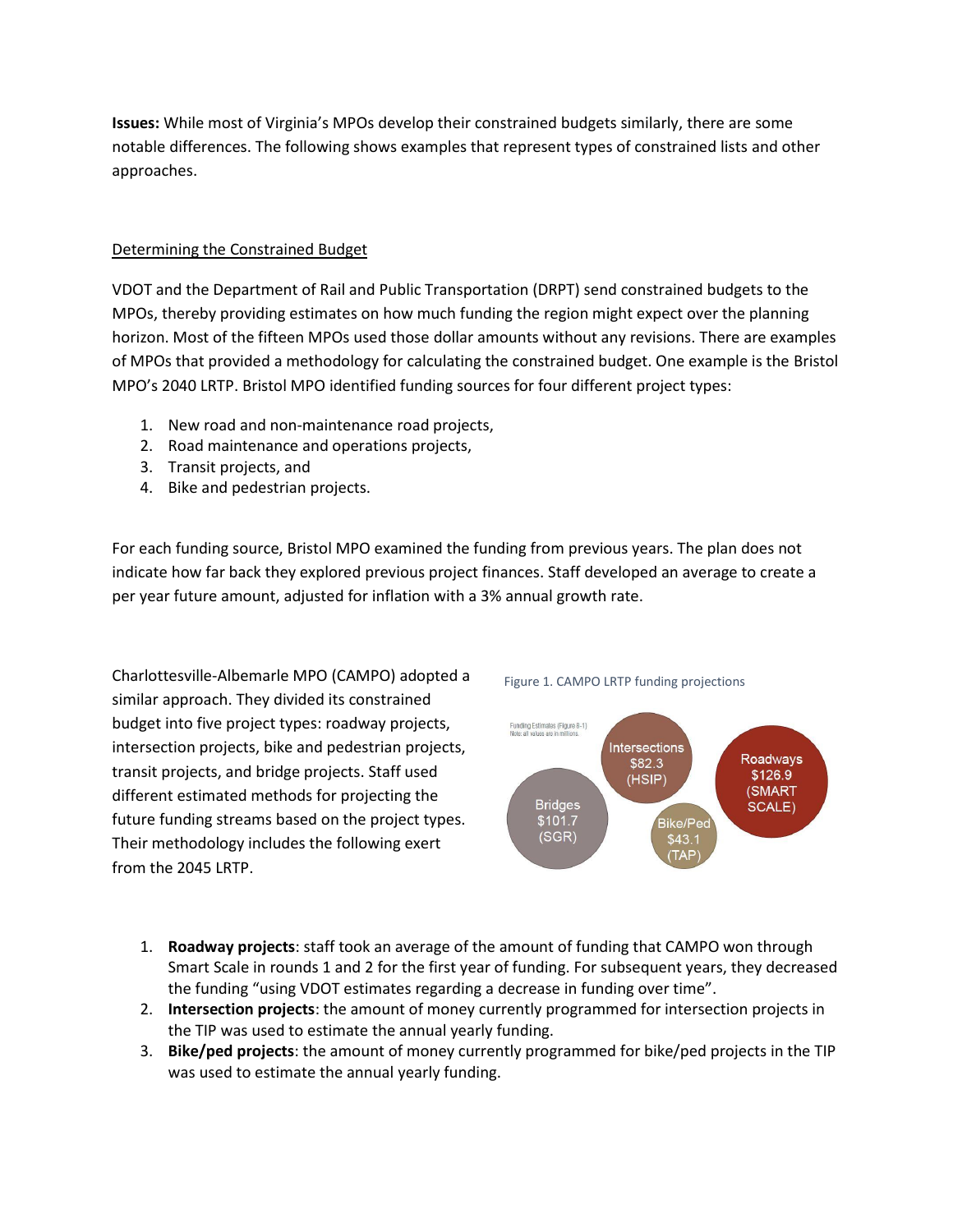- 4. **Transit projects**: staff did not estimate funding for transit projects "due to ongoing changes to the methods used by DRPT for distributing transit capital and operating funds."
- 5. **Bridge projects**: VDOT provided annual yearly funding estimates for bridges. The estimate was based on State of Good Repair funding.

**FIGURE 1** shows CAMPO's estimates for anticipated transportation funds.

#### Using Time Increments

Most MPOs list the total dollars for the planning horizon (2045 for CVTPO) and created a constrained budget with the highest priority projects. Some regions, like Bristol, include an inflation rate. Those that adjust project costs by inflation divide the planning horizon into increments. Those examples include Bristol MPO and Hampton Roads TPO (HRTPO).

For Bristol's 2040 LRTP, they segmented the funding into three-time horizons, including the Transportation Improvement Program (2016-2020), mid-term period (2021-2030), and a longer-range increment (2031-2040). Refer to **FIGURE 2**, which shows the projections for new road and nonmaintenance road projects. 2

The constrained project list in **FIGURE 3** includes three levels based on the three-time horizons. For example, Project V1-1 is the first project to be funded in 2016-2020, and V2-1 is the first project to be funded in 2021-2030. To make a list "constrained," the MPO balanced the total cost for each project in each time horizon against the projected revenues from the table in Figure 1.

HRTPO used VDOT's funding estimates for its funding revenue projections. With those forecasts, staff separated the revenue into funding for maintenance projects and funding for capacity improvements. HRTPO divided their identified projects into three time-horizons: Near (2021-2029), Middle (2030-2037), and Far (2038-2045).

<sup>&</sup>lt;sup>2</sup> Note that the "Carryover" column is for any remaining Surface Transportation Block Grant (STBG) Program funds. The Virginia portion did not have this funding listed, but the Tennessee half of the MPO had some remaining dollars.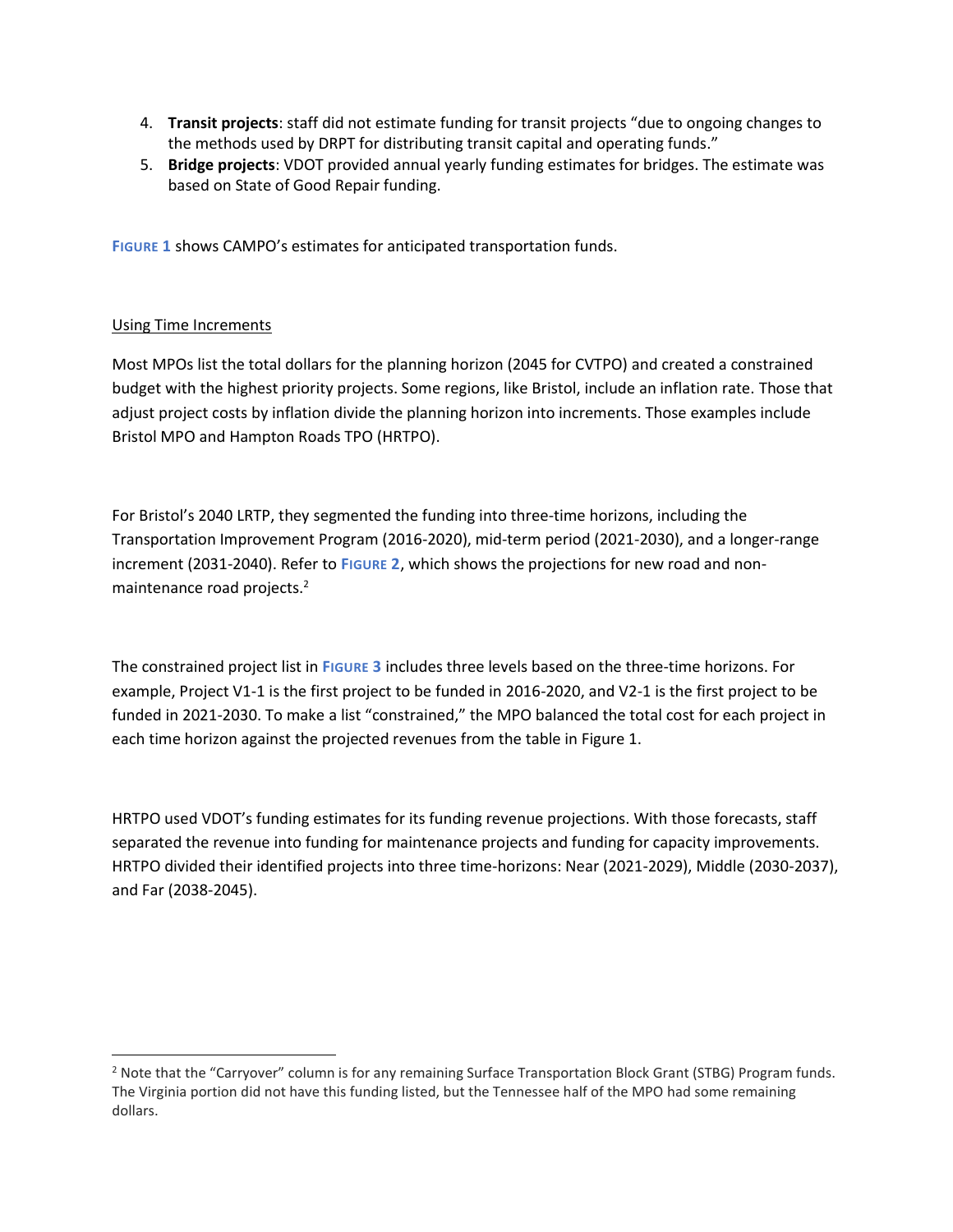Figure 2. Balancing the costs against the projects revenues for two of the time-horizons

|                       |            |                              |                       |            |                  | 2016-2020  |                  |            |                         |            |
|-----------------------|------------|------------------------------|-----------------------|------------|------------------|------------|------------------|------------|-------------------------|------------|
| <b>Funding Source</b> | Carry Over |                              | <b>New</b><br>Revenue |            | Total<br>Revenue |            | Project<br>Costs |            | Balance<br>(Carry Over) |            |
| <b>NHPP</b>           | S          |                              |                       | 2,027,055  | Ś                | 2,027,055  |                  | 2,000,000  | S                       | 27,055     |
| STBG (State)          |            | $\qquad \qquad \blacksquare$ | S                     | 15,489,069 | Ś                | 15,489,069 |                  | 6,552,000  | \$                      | 8,937,069  |
| <b>HSIP</b>           |            |                              |                       | 1,834,349  |                  | 1,834,349  |                  | 1,500,000  | \$                      | 334,349    |
| <b>STATE</b>          |            | ۰                            |                       | 3,064,752  |                  | 3,064,752  |                  | 850,000    | S                       | 2,214,752  |
| LOCAL                 |            | $\overline{\phantom{a}}$     |                       | 571,613    |                  | 571,613    |                  | 100,000    | S                       | 471,613    |
| Total                 | ۰          |                              |                       | 22,986,838 | S                | 22,986,838 |                  | 11,002,000 | Ś                       | 11,984,838 |

| Table 9-6                                 |  |
|-------------------------------------------|--|
| Virginia Highway Program Cost vs. Revenue |  |

|                       |            | 2021-2030  |                       |            |                  |            |                  |            |                         |           |  |
|-----------------------|------------|------------|-----------------------|------------|------------------|------------|------------------|------------|-------------------------|-----------|--|
| <b>Funding Source</b> | Carry Over |            | <b>New</b><br>Revenue |            | Total<br>Revenue |            | Project<br>Costs |            | Balance<br>(Carry Over) |           |  |
| <b>NHPP</b>           |            | 27,055     |                       | 9,672,945  |                  | 9,700,000  | S                | 9,700,000  | \$                      |           |  |
| STBG (State)          | S          | 8,937,069  |                       | 38,772,090 | S                | 47,709,159 | S                | 44,276,000 | S                       | 3,433,159 |  |
| <b>HSIP</b>           |            | 334,349    |                       | 4,591,725  |                  | 4,926,074  |                  | 4,700,000  |                         | 226,074   |  |
| <b>STATE</b>          |            | 2,214,752  |                       | 7,671,657  |                  | 9,886,409  |                  | 9,646,955  |                         | 239,454   |  |
| LOCAL                 |            | 471,613    |                       | 1,430,857  |                  | 1,902,470  |                  | 500,000    |                         | 1,402,470 |  |
| Total                 |            | 11,984,838 |                       | 62,139,274 |                  | 74,124,112 |                  | 68,822,955 |                         | 5,301,157 |  |

#### Figure 3. Constrained list of projects

#### Virginia Roadway Projects 2016-2040

| <b>MPO</b><br>Project# | <b>Jurisdiction</b>              | Project                    | <b>Termini</b>                                                                                             | Length<br>(miles) | <b>Description</b>                                                                                                            | Horizon<br>Year | Costs            |
|------------------------|----------------------------------|----------------------------|------------------------------------------------------------------------------------------------------------|-------------------|-------------------------------------------------------------------------------------------------------------------------------|-----------------|------------------|
| $V1-1$                 | Abingdon VA                      | Intersection Modifications | Various (i.e. Main St. at<br>Cummings St; Old Reedy Creek<br>Rd; Colonial Rd; US 19; and<br>Jonesboro Rd.) | n/a               | Intersection modifications/turn lanes.                                                                                        | 2016-2020       | \$<br>5,152,000  |
| $V1-2$                 | <b>Bristol VA</b>                | Lee Highway                | Exit 5                                                                                                     | n/a               | Improved turn lanes at Exit 5 on/off ramps at<br>Exit 5. Widening Lee Hwy. from 5-lanes to 6-<br>lanes at the interchange.    | 2016-2020       | \$<br>5,850,000  |
| $V2 - 1$               | <b>Bristol VA</b>                | Lee Highway                | Cabelas Dr to Alexis Dr.                                                                                   | 0.9               | Widening Lee Hwy. from a 2-lane to a 4-lane<br>facility with turn lanes, signalization and access<br>management improvements. | 2021-2030       | \$<br>9,987,500  |
| $V2-2$                 | Washington Co. VA                | Providence Rd.             | Lee Highway to Repass St.                                                                                  | 1.0               | Relocation for Virginia Highlands Airport<br>runway extension (construct as 2-lane facility)                                  | 2021-2030       | \$<br>14,241,000 |
| $V2 - 3$               | Abingdon VA<br>Washington Co. VA | Interstate 81 Exit 19      | Exit 19 and Lee Highway                                                                                    | n/a               | Reconfiguration of southside ramps and<br>relocate frontage road.                                                             | 2021-2030       | \$<br>9,736,000  |
| $V_{2-4}$              | Abingdon VA<br>Washington Co. VA | Interstate 81 Exit 17      | Exit 17 and Cummings St.                                                                                   | n/a               | Realign north and south bound lane on/off<br>ramps and realign frontage road                                                  | 2021-2030       | \$<br>21,000,000 |
| $V2-5$                 | Abingdon VA                      | East Main St.              | Hillman Hwy. to Exit 19                                                                                    | 0.7               | Widening from a 3-lane to a 5-lane                                                                                            | 2021-2030       | \$<br>13,858,455 |
| $V3-1$                 | Abingdon VA                      | Cook St./Lowry Dr.         | Cummings St. to Stone Mill Rd.                                                                             | 0.8               | 2-lane extension of Cook St, to Lowry Dr, and 2-<br>lane reconstruction of Lowry Dr. to Stone Mill<br>Rd.                     | 2031-2040       | \$<br>16,802,000 |
| $V3-2$                 | Abingdon VA                      | Dr. French Moore Jr. Blvd. | Dr. French Moore Jr. Blvd. to<br>Stone Mill Rd.                                                            | 0.8               | New 2-lane construction to connect Dr. French<br>Moore Jr. Blvd. to Stone Mill Rd.                                            | 2031-2040       | \$<br>4,575,000  |
| $V3-3$                 | <b>Bristol VA</b>                | Lee Highway                | Alexis Dr. to Old Airport Rd.                                                                              | 0.7               | Reconstruction from a 3-lane to a 4-lane with<br>turn lanes and intersection improvements at                                  | 2031-2040       | \$<br>31,872,000 |
| $V3-4$                 | Washington Co. VA                | Route 11                   | Rt. 58 to Enterprize Dr.                                                                                   | 2.6               | Reconstruction to urban 2-lane.                                                                                               | 2031-2040       | \$<br>23,500,000 |

Fredericksburg Area MPO (FAMPO) used a similar approach. VDOT and DRPT provided the MPO and its member localities with revenue projections. The plan does not discuss how they developed estimates or how they accounted for inflation. The MPO illustrated a program breakdown and segmented those into two time-horizons: 2018 to 2030 and 2031 to 2045.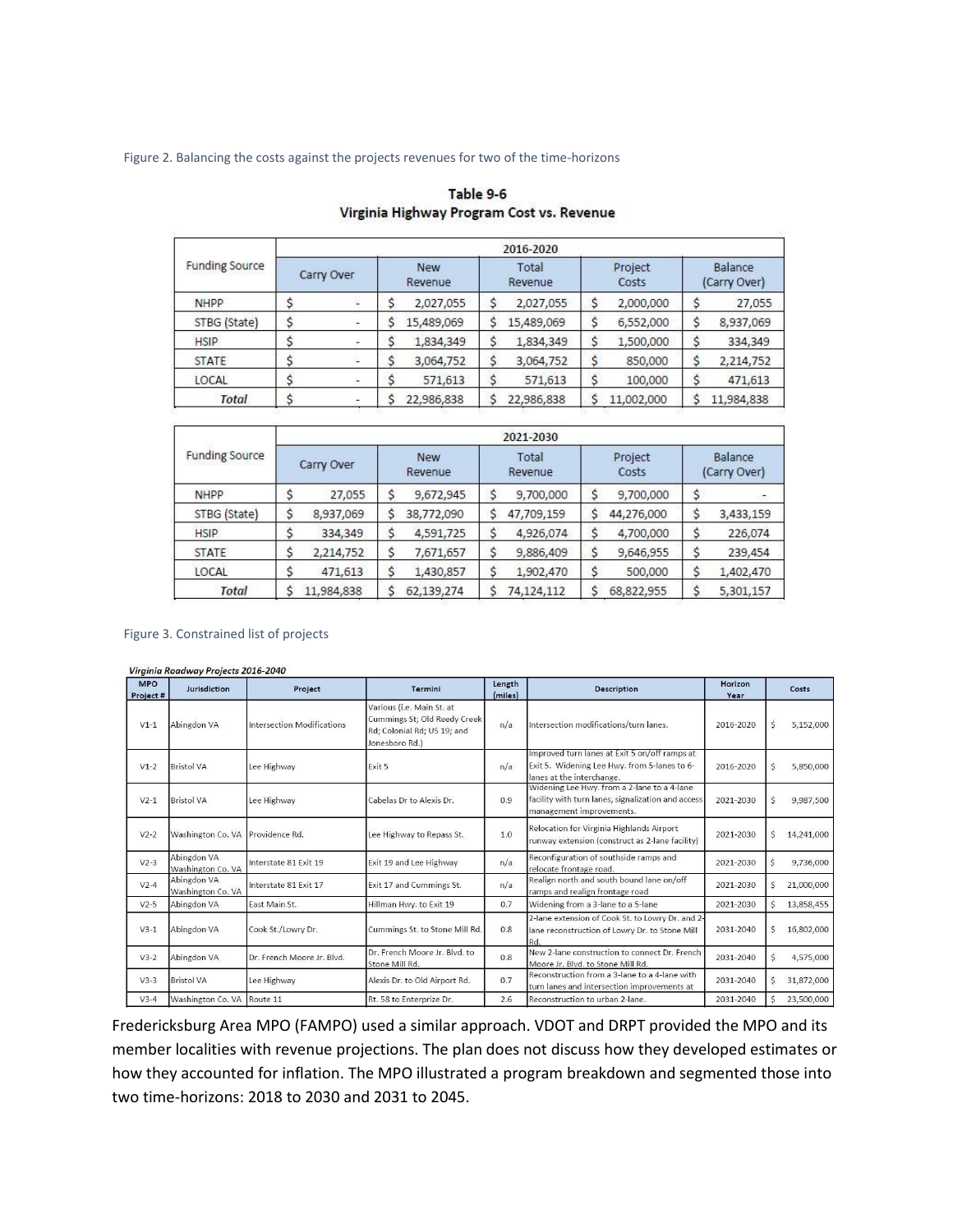#### Subdividing the Constrained Budget by Mode or Topic

Several of Virginia's MPOs subdivided the constrained budget by topic or mode. Bristol and CAMPO took this approach, as noted in the paragraphs above. Those categories could be by travel mode or other topics. Dividing the CLRP by mode helps focus on bike and pedestrian projects, transit service, and other investments other than roads.

HRTPO divided project lists into four categories. The following bullets detail those groups. The TPO listed project cost estimates in Year of Expenditure (YOE) dollars and adjusted for inflation with a 3% rate. **FIGURE 4** shows the costs of the constrained list projects.

- **Maintenance:** projects funded by operations and maintenance funding programs.
- **Committed Projects:** projects that are currently under construction or fully funded for construction in the VDOT SYIP or the TPO's SYIP.
- **Grouped Projects:** smaller projects that are not regionally significant but will be added to the TIP as funding is available. They include a set-a-side for these projects of 10% of certain funding sources: District Grants, RSTP, CMAQ, TA set-a-sides (formerly TAP), and Other Discretionary Construction funds.
- **Regional Priority Projects:** these are the projects that they prioritized with their scoring process.

Figure 4. HRTPO demonstration of fiscal constraint.

#### Table 6: 2045 LRTP Total Project Costs

| <b>PROJECT CATEGORY</b>                                                                     | <b>ESTIMATED</b><br><b>PROJECT COSTS, IN</b><br><b>MILLIONS (YOE)</b> |
|---------------------------------------------------------------------------------------------|-----------------------------------------------------------------------|
| <b>Committed Projects</b>                                                                   | \$5.591                                                               |
| 10% Grouped Projects Set-Aside                                                              | \$283                                                                 |
| Regional Priority Projects (Highway, Transit, and<br><b>Active Transportation)</b>          | \$4,193                                                               |
| Other Planned Additional Capacity Projects<br>(Highway, Transit, and Active Transportation) | \$2,421                                                               |
| <b>Planned Locally Funded Capacity Projects</b>                                             | \$934                                                                 |
| <b>Planned Studies</b>                                                                      | \$94                                                                  |
| <b>TOTAL</b>                                                                                | \$13,516                                                              |